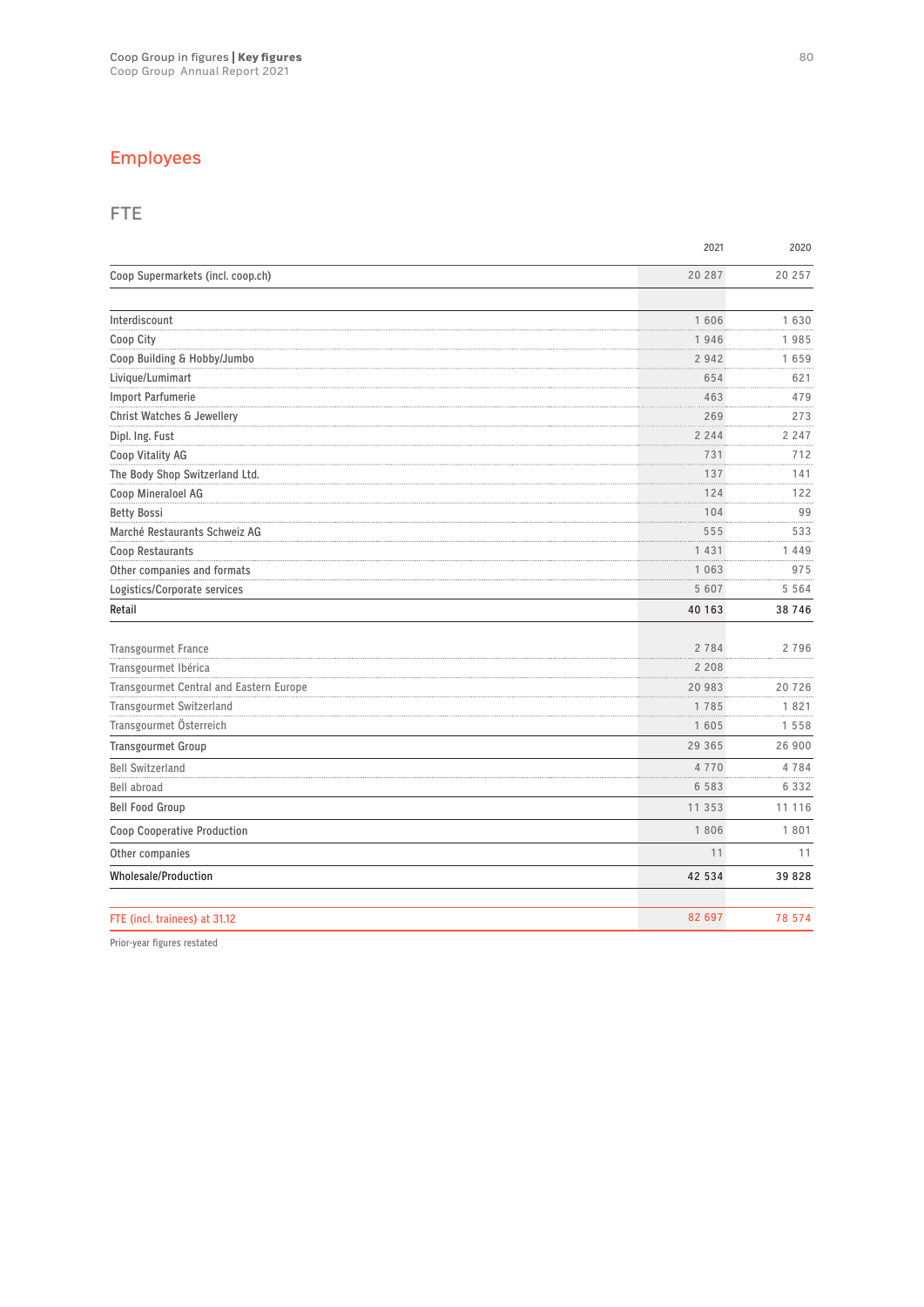## Employees

|                                         | 2021     | 2020    |
|-----------------------------------------|----------|---------|
| Coop Supermarkets (incl. coop.ch)       | 26 370   | 26 399  |
| Interdiscount                           | 1683     | 1 7 1 4 |
| Coop City                               | 2 4 1 3  | 2 4 5 1 |
| Coop Building & Hobby/Jumbo             | 3 5 7 0  | 2 0 6 0 |
| Livique/Lumimart                        | 748      | 705     |
| <b>Import Parfumerie</b>                | 606      | 630     |
| Christ Watches & Jewellery              | 364      | 368     |
| Dipl. Ing. Fust                         | 2 3 1 9  | 2 3 2 2 |
| Coop Vitality AG                        | 1022     | 985     |
| The Body Shop Switzerland Ltd.          | 198      | 205     |
| Coop Mineraloel AG                      | 130      | 128     |
| <b>Betty Bossi</b>                      | 126      | 120     |
| Marché Restaurants Schweiz AG           | 807      | 794     |
| Coop Restaurants                        | 1847     | 1889    |
| Other companies and formats             | 1916     | 1800    |
| Logistics/Corporate services            | 6 0 8 7  | 6036    |
| Retail                                  | 50 206   | 48 606  |
| <b>Transgourmet France</b>              | 2882     | 2 8 5 1 |
| Transgourmet Ibérica                    | 2 3 1 2  |         |
| Transgourmet Central and Eastern Europe | 22 5 5 1 | 22 126  |
| Transgourmet Switzerland                | 1953     | 1989    |
| Transgourmet Österreich                 | 1 7 2 7  | 1660    |
| <b>Transgourmet Group</b>               | 31 425   | 28 6 26 |
| <b>Bell Switzerland</b>                 | 5 1 0 0  | 5 1 5 2 |
| Bell abroad                             | 6781     | 6 5 4 0 |
| <b>Bell Food Group</b>                  | 11881    | 11 692  |
| Coop Cooperative Production             | 1897     | 1884    |
| Other companies                         | 11       | 11      |
| <b>Wholesale/Production</b>             | 45 214   | 42 213  |
| Employees (incl. trainees) at 31.12     | 95 420   | 90 819  |
|                                         |          |         |

Prior-year figures restated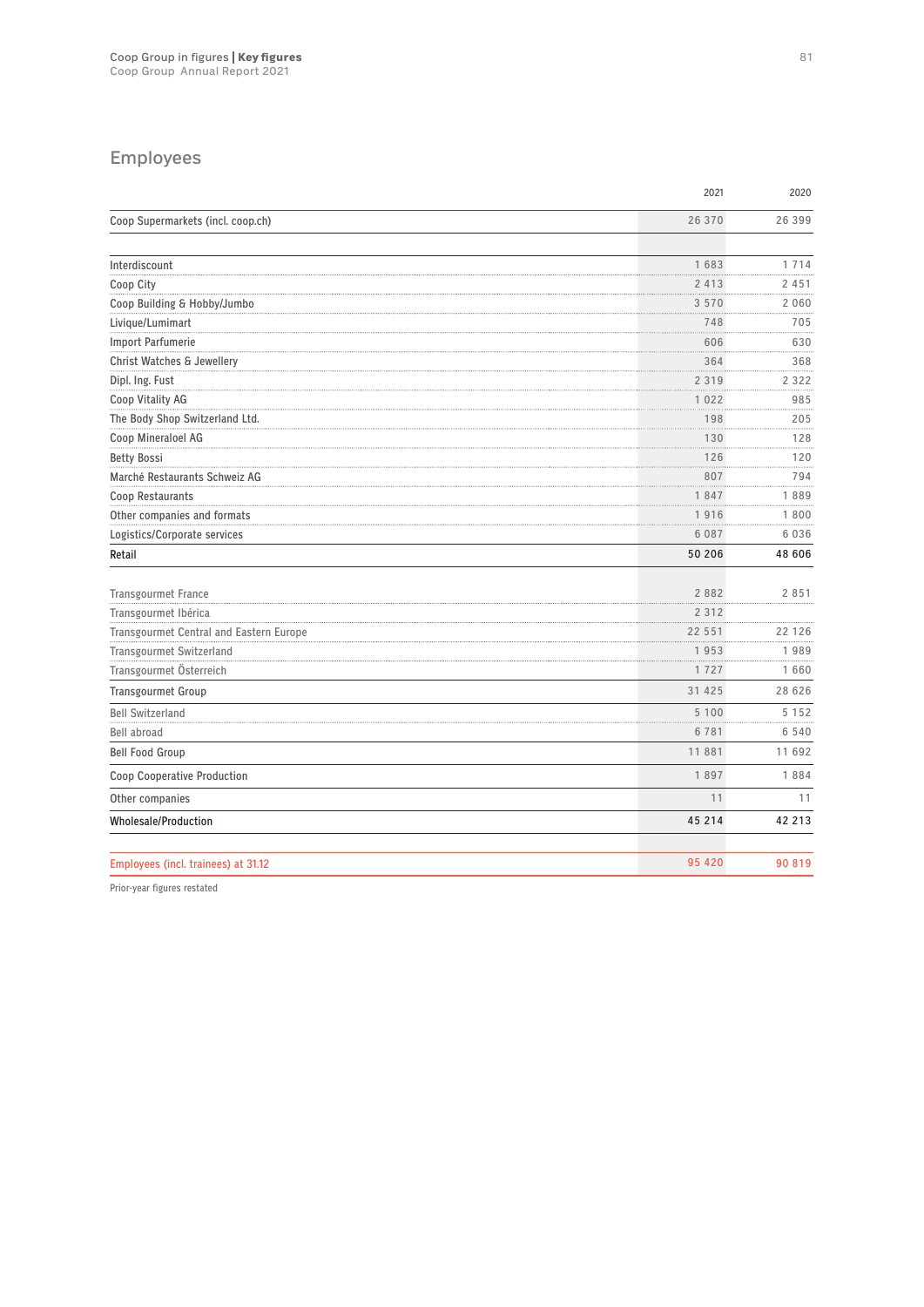#### **Trainees**

|                                         | 2021    | 2020    |
|-----------------------------------------|---------|---------|
| Coop Supermarkets (incl. coop.ch)       | 1 2 4 8 | 1 2 7 5 |
| Interdiscount                           | 290     | 308     |
| Coop City                               | 156     | 154     |
| Coop Building & Hobby/Jumbo             | 164     | 113     |
| Livique/Lumimart                        | 35      | 38      |
| <b>Import Parfumerie</b>                | 38      | 42      |
| Christ Watches & Jewellery              | 16      | 19      |
| Dipl. Ing. Fust                         | 97      | 91      |
| Coop Vitality AG                        | 152     | 142     |
| The Body Shop Switzerland Ltd.          | 1       |         |
| Coop Mineraloel AG                      | 4       | 3       |
| Marché Restaurants Schweiz AG           | 14      | 10      |
| Coop Restaurants                        | 13      | 18<br>. |
| Other companies and formats             | 27      | 32      |
| Logistics/Corporate services            | 174     | 175     |
| Retail                                  | 2 4 2 9 | 2 4 2 0 |
| <b>Transgourmet France</b>              | 48      | 31      |
| Transgourmet Ibérica                    |         |         |
| Transgourmet Central and Eastern Europe | 570     | 557     |
| Transgourmet Switzerland                | 91      | 88      |
| Transgourmet Österreich                 | 76      | 75      |
| <b>Transgourmet Group</b>               | 786     | 751     |
| <b>Bell Switzerland</b>                 | 91      | 86      |
| Bell abroad                             | 66      | 71      |
| <b>Bell Food Group</b>                  | 157     | 157     |
| Coop Cooperative Production             | 39      | 36      |
| <b>Wholesale/Production</b>             | 982     | 944     |
| Trainees at 31.12                       | 3 4 1 1 | 3 3 6 4 |

Prior-year figures restated